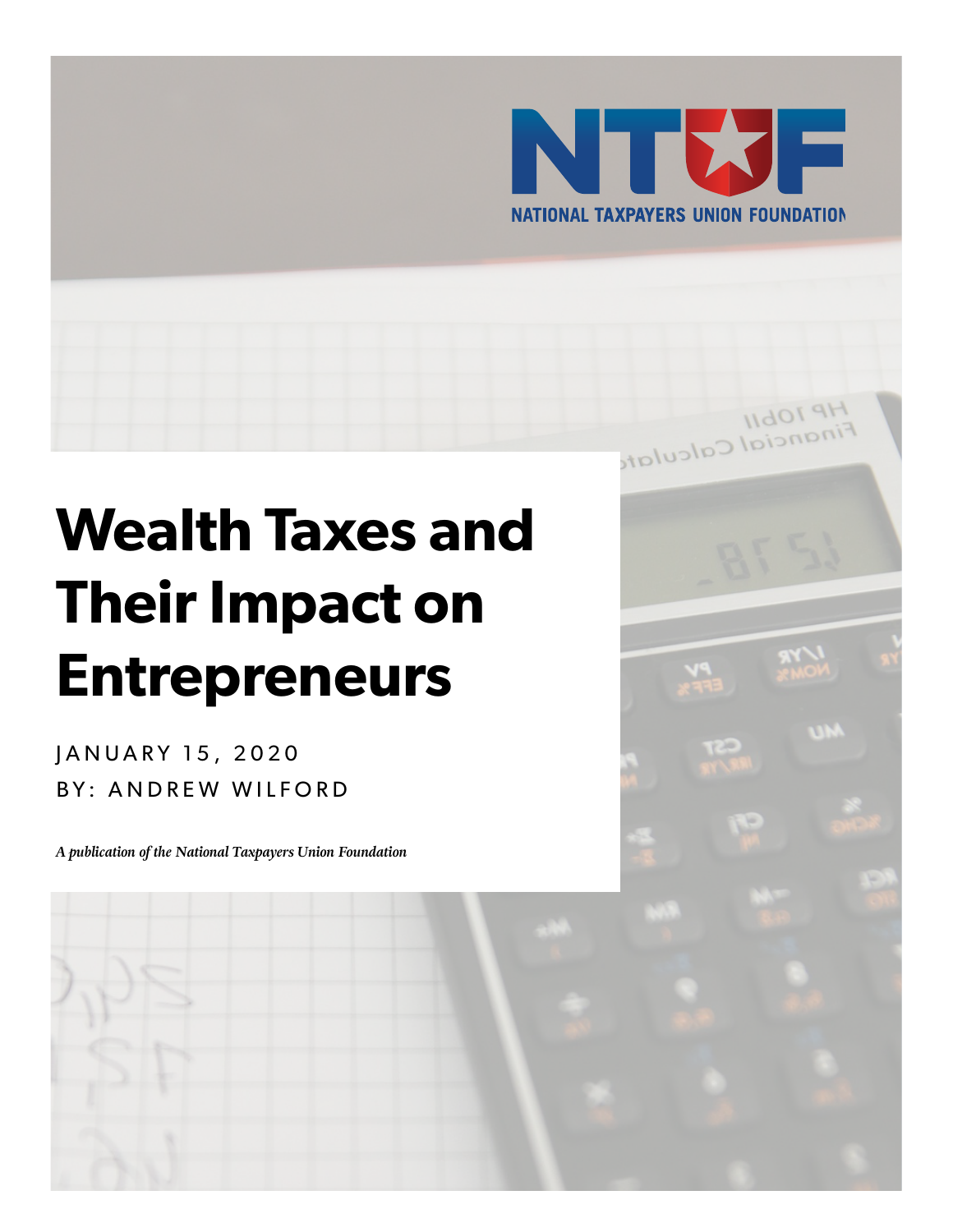# **Introduction**

In a recent [paper,](https://www.ntu.org/foundation/detail/the-wealth-taxs-impact-on-private-charities) the National Taxpayers Union Foundation analyzed the impact wealth taxes could have on private charitable foundations. NTUF found that however a wealth tax would be ultimately administered, it would impose a substantial tax burden on those funding charitable foundations, as well as the foundations themselves — potentially depriving the country of a key source of altruism.

This paper looks at a different underreported consequence of a wealth tax: its impact on entrepreneurs and the successful companies many of them have founded. Entrepreneurs are vital for economic growth; they undertake risk and build the businesses of today and tomorrow. For those that are successful, their business and their personal situation become intertwined. Their personal wealth is often indistinguishable from the business's. Under a wealth tax, their hard work is punished and the business they run can suffer the consequences.

With a wealth tax in place, significant net worth represents a tax liability, leaving entrepreneurs in a predicament. As wealth does not always translate to liquidity, founders may be forced to continually liquidate ownership in their companies in order to pay their tax bills. This would have the effect of discouraging entrepreneurship and limiting growth start-ups from raising the capital needed to thrive. In other words, businesses with the potential to transform the economy could be smothered in the crib.

# **Background: Wealth Taxes**

Wealth taxes come from the premise that substantial revenue can be raised by taxing an individual's entire wealth rather than a subset of it, such as income or consumption. However, there's a good reason why policymakers generally target certain subsets of wealth: taxing some types of wealth slows economic growth less than others. Tax policy should be carefully crafted to minimize the harmful impacts caused by taxation on the economy.

Wealth taxes, on the other hand, toss aside the thoughtful policymaker's scalpel in favor of a sledgehammer. Even that analogy may be too generous, as wealth taxes actually have the effect of targeting normal investment returns rather than unusual, windfall returns that are less sensitive to taxes.<sup>1</sup>

Our previous paper on this topic focused on one of the many administrative issues that wealth taxes pose to tax bureaucrats. This paper, on the other hand, will dive into some of the economic consequences that may arise from a national wealth tax.

## **Wealth Taxes and Entrepreneurship**

Entrepreneurship is a crucial driver of economic growth. The relationship between the two may seem obvious, but it is indirect. Entrepreneurship drives innovation by introducing new ideas and products to the market, which forces established players in the market to either innovate or make way for younger, more innovative challengers. This innovation in turn leads to growth, resulting in [job creation](https://economics21.org/html/entrepreneurship-key-economic-growth-and-job-creation-965.html) and [wage](https://assets.aspeninstitute.org/content/uploads/2019/01/3.2-Pgs.-168-179-The-Link-Between-Wages-and-Productivity-is-Strong.pdf) [increases.](https://assets.aspeninstitute.org/content/uploads/2019/01/3.2-Pgs.-168-179-The-Link-Between-Wages-and-Productivity-is-Strong.pdf)

Unfortunately, in recent years American entrepreneurship has decreased. While the number of new businesses has held relatively steady over the last 20 years, the number of jobs supported by businesses less than a year old has fallen, from [4.1 million in 1994 to 3 million in 2015](https://www.bls.gov/bdm/entrepreneurship/entrepreneurship.htm). Though entrepreneurship rates have been growing in the last 10 years since the end of the Great Recession, the number of new businesses that opened in the recession's wake is the <u>lowest of any post-recession period</u>.

<sup>1</sup> See previous paper, "The Wealth Tax's Impact on Private Charities," (NTUF, December 9, 2019) for a further explanation of how this is the case.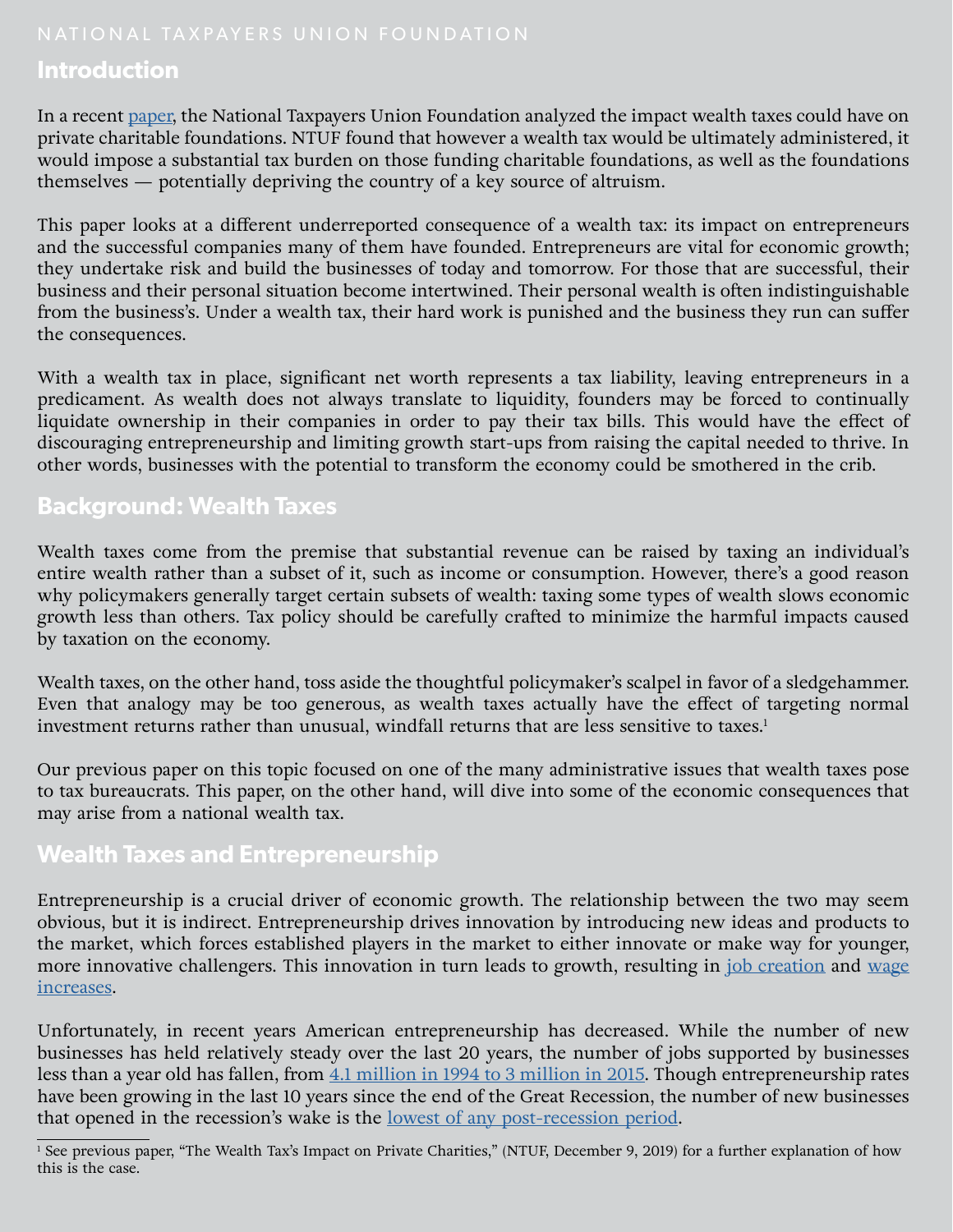The vast majority of entrepreneurs that stand to be affected FOUNDATION by a wealth tax are not the founders of the megacorporations people often think of. There are nearly [6 million](https://www.census.gov/data/tables/2016/econ/susb/2016-susb-annual.html) businesses in the United States. Eighty-nine percent employ fewer than 20 people, with 98 percent employing fewer than 100. Many of these businesses would be subject to a wealth tax, under the proposals from Senators Warren and Sanders.

At a time when new entrepreneurship should be fostered, a wealth tax would do the opposite. Any entrepreneurial activity, whether by established businesses or prospective ones, entails substantial risk that the investment will prove unproductive. A wealth tax adds one more negative factor to the cost-benefit calculation that potential entrepreneurs have to make, by potentially either subjecting them to a new wealth tax should their business's expansion cause their assets to exceed the threshold, or by pushing them into a higher wealth tax bracket.

While the rhetoric surrounding wealth taxes suggests taxing ultra-successful entrepreneurs, wealth taxes actually are poorly targeted to hit above-average investment returns. Instead of targeting windfall investment returns and lightly taxing or exempting normal returns, wealth taxes do the opposite. An investor earning 5 percent is taxed at the same rate as someone earning 20 percent, meaning the effective tax rate for the lowerreturn investor is significantly higher.

Even the nearly 540,000 businesses between 20 and 99 employees have an average payroll below \$2 million annually. While that is nowhere near high enough to be considered a large business, owners of businesses this size could still find themselves subjected to wealth tax liability.

## **Diluting Ownership**

Under any wealth tax plan, business ownership would be considered part of an individual's net worth. This could mean that an individual is wealthy on paper but lacking in cash on hand. Entrepreneurs would be put in a difficult position, where they could be forced to dilute their ownership interests just to satisfy their annual tax bills.<sup>2</sup>

This would be problematic for entrepreneurs who are household names, like Jeff Bezos of Amazon or Elon Musk of Tesla, but it's also a problem for thousands of entrepreneurs who are not household names. Medium-size businesses could be forced to

# NATIONAL TAXPAYERS UNION

# **Key Facts:**

**At a time when national entrepreneurship rates have fallen, a wealth tax would further exacerbate this problem.**



**A wealth tax would force business founders to liquidate their assets prematurely in order to pay their wealth tax bills, diluting their stakes in the businesses they founded.**



**Senators Warren and Sanders have also proposed substantial increases to capital gains tax rates — in conjunction with these changes, business founders would have to liquidate a stake three to four times larger than the wealth tax amount itself just to pay their tax bills.**



**This would put smaller, privately-owned start-ups at a disadvantage compared to larger, publicly-traded companies, leaving them more vulnerable to being snapped up by their larger counterparts. This would have tremendous consequences for market competition and innovation.**



**Wealth tax advocates may contend that there are ways to manage liquidity concerns, but these methods are imperfect and it is not clear that wealth tax plans would allow for any such mechanism to manage liquidity constraints.**

<sup>2</sup> Wealth tax advocates may argue that this is a good thing, as it would force "democratization" of businesses by taking shares out of the hands of single founders in favor of a broad swath of shareholders. However, those calling for corporate "democratization" are advocating for a nebulous good, with the implication being that it should be targeted at the largest corporations.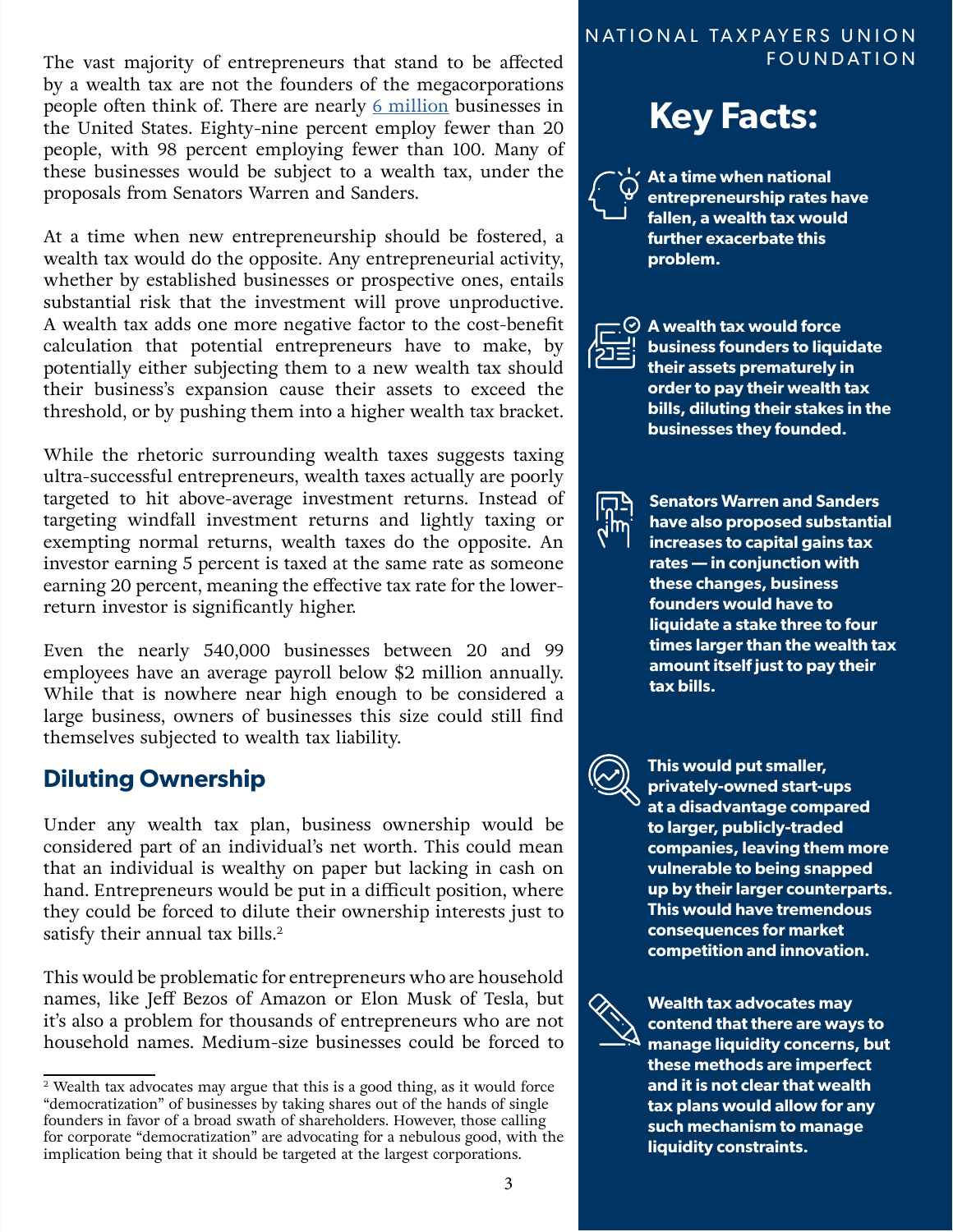#### NATIONAL TAXPAYERS UNION FOUNDATION

diversify their ownership as company founders liquidate their holdings in order to pay their tax bills, bringing new, potentially unwanted voices into the company's management and structure. Founders, who have worked tirelessly to improve their business, would now be penalized for their success.

Additionally, entrepreneurs would be subject to taxation whether the business is profitable or not. It is easy to imagine a situation where the wealth tax would accelerate closure for struggling businesses, as the additional tax burden is too much for the owner to afford.

Such large tax bills for medium-sized businesses could also push them towards premature sales as entrepreneurs look for ways to lower their tax liability or eliminate it entirely.3 It could limit competition as larger firms buy their smaller competitors.

Proponents of the wealth tax counter that these concerns are unjustified. Owners would have new options to mitigate liquidity constraints. One idea floated is to allow entrepreneurs to transfer shares of their closely-held business to the Internal Revenue Service (IRS), which would in turn auction the shares to the highest bidder. Putting the IRS, which already struggles to administer our exceedingly complex tax code, in the auction business is a scary thought. Such a system, even if administered well, could cause serious disruption. It would make it much easier for large firms to swoop in and buy up smaller competitors, thus eliminating potential competitive threats or allowing them to acquire valuable technology or facilities at fire-sale prices. Medium-sized companies could find themselves in the position of having part of their company owned by someone who they do not want as a business partner. Federal ownership and IRS auction of shares in companies is an unserious solution to a serious problem.

Entrepreneurs might want to escape the wealth tax by selling their company altogether, long before their desired sale date. The tax might also result in businesses deciding not to expand or grow. The proposals released by Senators Sanders and Warren would not affect all entrepreneurs, just those with sufficient net worth. However, that tax cliff would create a large incentive not to grow your business, and therefore, personal net worth, above the tax exemption.

Under a wealth tax such as those proposed by Warren or Sanders, the future Elon Musks or Steve Jobses of the early days of Tesla or Apple would have their stake in their businesses steadily chipped away at. Take a hypothetical founder who holds sole ownership of his business, valued at \$100 million.<sup>4</sup> This founder would owe \$1.2 million in wealth taxes under Sanders's plan, and \$1 million under Warren's. This founder would have to sell between either 1.2 or 1 percent of his company in the first year alone just to raise the liquidity to pay a wealth tax bill.

All of these results are bad for entrepreneurs and bad for the economy. Risk-tasking is an essential part of economic growth.

# **Ownership Dilution Triggers Additional Tax Headaches**

There is an additional downside to ownership dilution. Founders would also be forced to pay capital gains taxes on the assets that they sell — and both Sanders and Warren have proposed raising tax rates on capital gains. Both Sanders and Warren have proposed taxing long-term capital gains as ordinary income tax rates would significantly increase the top tax rate on capital gains.<sup>5</sup> Capital gains income would also be subject

<sup>&</sup>lt;sup>3</sup> Sale of the business could still result in an entrepreneur having assets above the wealth tax's exemption, but presumably structuring their assets is easier when they are more liquid, i.e. not business ownership interests.

<sup>4</sup> Establishing a valuation for a privately owned business would be one of the biggest administrative nightmares of a wealth tax. Most businesses this size would likely not be held solely by a single owner, however the majority owner would also likely have other assets in his estate. This hypothetical controls for all these factors for simplicity's sake.

<sup>5</sup> Sanders has proposed this change for filers with household income above \$250,000.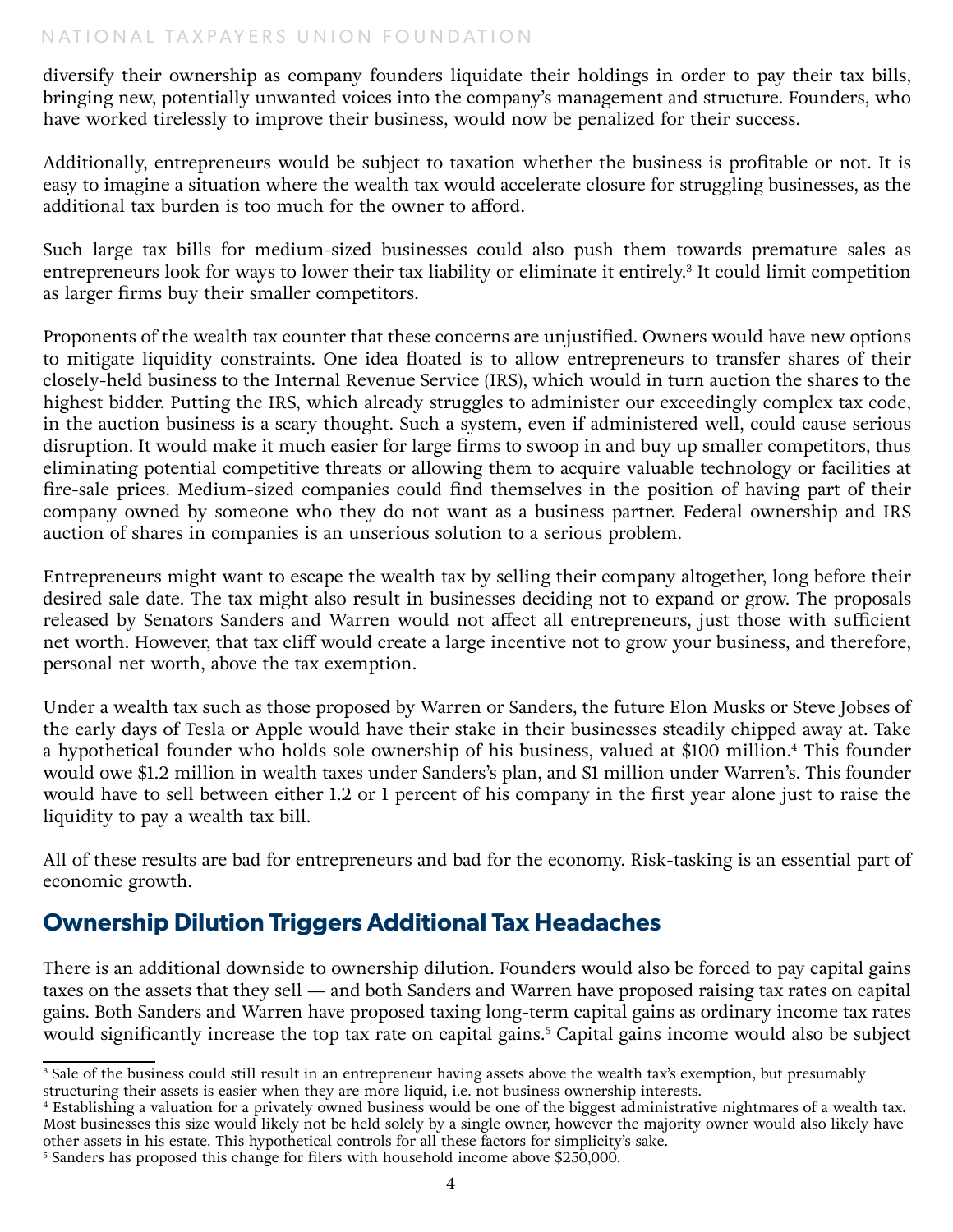to multiple other taxes, including the net investment tax and state capital gains taxes. Senators Sanders and Warren are proposing tax increases which would impact capital gains rates as well. Table 1 lists the numerous taxes that founders would pay upon sale of their ownership interests.

| <b>Table 1. Capital Gains Tax Rates, Current Law and Proposed</b> |                    |                     |                     |
|-------------------------------------------------------------------|--------------------|---------------------|---------------------|
|                                                                   | <b>Current Law</b> | <b>Sanders Plan</b> | <b>Warren Plan</b>  |
| <b>Top Capital Gains Rate</b>                                     | 20%                | 52%                 | 39.6%               |
| <b>Net Investment Tax</b>                                         | 3.8%               | 3.8%                | 3.8%                |
| <b>New Investment Income</b><br>$\textsf{Tax}^6$                  |                    |                     | 14.8%               |
| <b>Income-Based Premium</b>                                       | -                  | 4%                  |                     |
| <b>Highest State Capital</b><br><b>Gains Rate</b>                 | 13.3%              | 13.3%               | $13.\overline{3\%}$ |
| <b>Total Capital Gains Rate</b>                                   | 37.1%              | 73.1%               | 71.5%               |

Because of these astronomical capital gains tax rates, founders would have to sell far more of their assets to pay their wealth tax bills than they otherwise would. When factoring in capital gains taxes and the candidates' proposed changes to them, the aforementioned founder could have to sell as much as \$3.5 million in equity in his business just to pay his wealth tax bill under Warren's plan, representing a significant chunk of ownership stake in the business — this number could rise to an even higher \$4.5 million under Sanders's plan.<sup>7</sup>

Needless to say, business founders forced to sell this amount of equity on an annual basis would soon see their stake in the company reduced to a minority position.

# **Business Consolidation**

Such large tax bills for small-to-medium businesses could also push them towards premature sales. Wealth taxes could lead to less market competition and increase corporate consolidation as small businesses either cash in to avoid high wealth tax bills or stunt their growth to stay below certain wealth tax thresholds.

This could have tremendous consequences for innovation. Consider the famous case where Netflix's founders [offered](https://www.inc.com/minda-zetlin/netflix-blockbuster-meeting-marc-randolph-reed-hastings-john-antioco.html) to sell to Blockbuster for \$50 million back in 2000, or roughly \$75 million in 2019 dollars. Netflix was laughed out of the room, a move that ultimately sunk Blockbuster but likely accelerated the shift from brick-and-mortar movie stores to streaming video. It's hard to imagine that Blockbuster would have been so keen to bail on its nearly [ten thousand brick-and-mortar locations](https://qz.com/144372/a-brief-illustrated-history-of-blockbuster-which-is-closing-the-last-of-its-us-stores/) had it not been forced to by competitive pressure from Netflix. This would have meant the switch to streaming video, which Americans voted for with their dollars, would likely have been a slower and less committed process. It's purely speculative, but not unreasonable to think that Netflix ownership's willingness to sell would have been greater had its members been incurring a wealth tax bill at the time— after all, Netflix's financial position at the time of the Blockbuster meeting was so dire that it had to [think twice about](https://www.vanityfair.com/news/2019/09/netflixs-crazy-doomed-meeting-with-blockbuster) ponying up \$20,000 for the private flight to make the meeting on time.

<sup>6</sup> Warren has proposed this tax for individual taxpayers with household incomes above \$250,000.

<sup>7</sup> Both these calculations assume that the taxpayer has enough income to fall into the top marginal income tax bracket. It also uses the 13.3 percent capital gains tax rate for California, rates vary by state.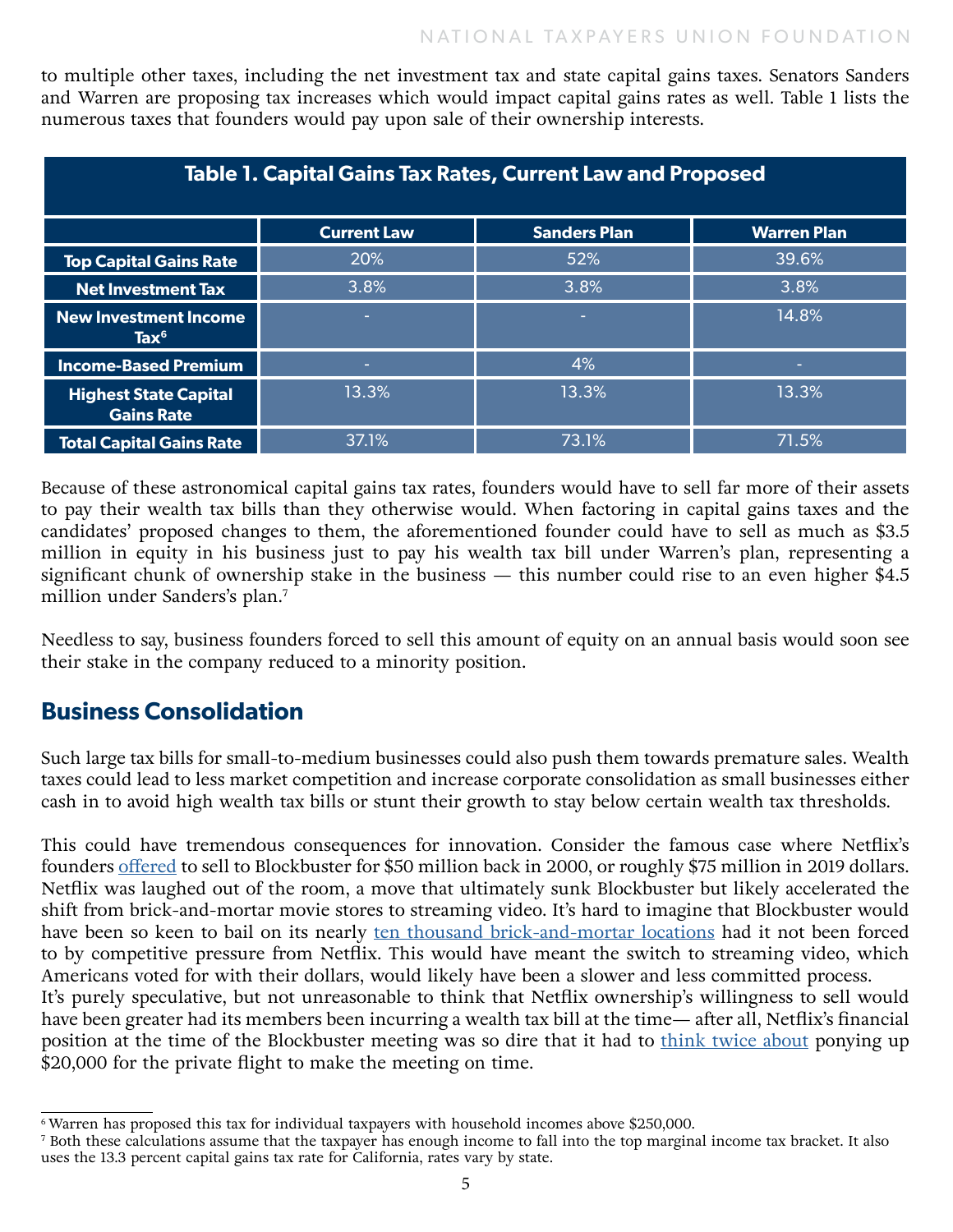#### NATIONAL TAXPAYERS UNION FOUNDATION

Alternatively, had Netflix's owners not wanted to sell, would it have changed the calculus behind the company's ensuing flood of investment in its streaming platform? Businesses do not avoid productive investments because of tax bills, but high tax bills can make productive investments unproductive.

The streaming platform was not subjected to this counterfactual, of course, but future entrepreneurs and industry disruptors could face a very different landscape under a wealth tax. At the very least, they may think twice before making investments that could shoot them up into a new tax bracket, comparing the potential increase in revenue against both the usual investment risk but *also* a higher tax bill.

## **Would a Lookback Period Be a Solution?**

Wealth tax advocates may counter that liquidity issues can be solved by allowing for a lookback period in any wealth tax legislation. While this would work to alleviate some of the liquidity issues that wealth taxes face, it is not a cure-all.

It is not clear that a lookback period provision would make its way into final wealth tax legislation. However, even if one assumes that wealth tax advocates would be sensitive to the problems faced by entrepreneurs, it would face many of the structural issues that the wealth tax itself would.

Lookback periods essentially allow cash-poor taxpayers to defer tax payments until such time as they have the liquidity to pay their tax bill. Taxpayers would still accrue tax liability, but would be able to hold off on actually paying their tax bill until such time as their assets mature.

For example, Senator Wyden (D-OR) included a lookback period in his [proposal](https://www.finance.senate.gov/imo/media/doc/Treat%20Wealth%20Like%20Wages%20RM%20Wyden.pdf) for mark-to-market taxation, or taxes on unrealized capital gains. While the lookback period hopes to solve one issue, liquidity, it causes [several others](https://www.ntu.org/foundation/detail/structural-questions-abound-with-new-mark-to-market-tax-proposal).

Under a lookback period, individuals who are unable to satisfy their annual tax burden can delay their tax liability to a future date. The federal government, however, would ideally like its revenue in the year it is due. To ensure that only those investors that need the lookback period take advantage, proposals assume the addition of a deferral charge. But adding any delayed tax payment raises the effective tax rate on entrepreneurs.

A lookback period could also struggle to handle situations in which assets suddenly lose value. Consider a case where a start-up grows rapidly, accruing a substantial wealth tax liability, for several years before suffering a catastrophic collapse and going out of business. The business's owner would be left with a near-worthless business, but still could be stuck with the deferred wealth tax bills from the days where the business was successful. Balancing the need for a lookback requirement and the need to allow for fluctuations in net worth would not be easy, but it's essential to ensure that unfortunate business owner from being stuck with a massive tax bill that he is unable to pay.

## **Conclusion**

As advocates continue to push for a wealth tax, citing the potential revenue raised as well as deconcentration of wealth, it is also important to consider other consequences a wealth tax could have. Innovation and market competition provide important benefits to consumers in the form of new products and services as well as lower prices, not even considering the potential for socioeconomic mobility that successful entrepreneurs can attain.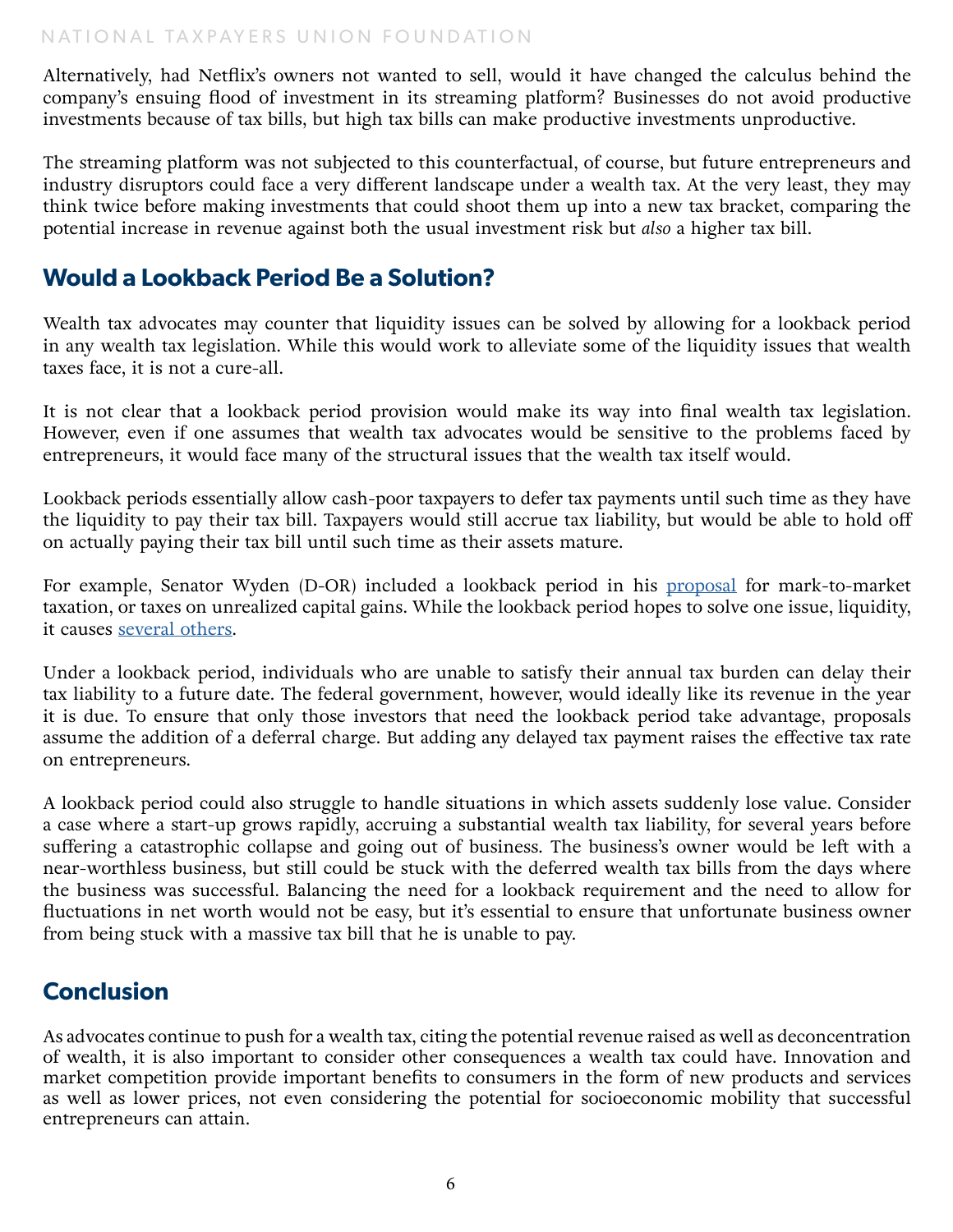Along with its many well-documented potential economic harms, a wealth tax, particularly those as extensive as Sanders and Warren are proposing, would stifle innovation at a time when entrepreneurship should be encouraged. It's just one more reason why any wealth tax proposal should be dead on arrival should it appear on Congress's doorstep.

#### **About the Author**

*Andrew Wilford is a Policy Analyst for National Taxpayers Union Foundation.*